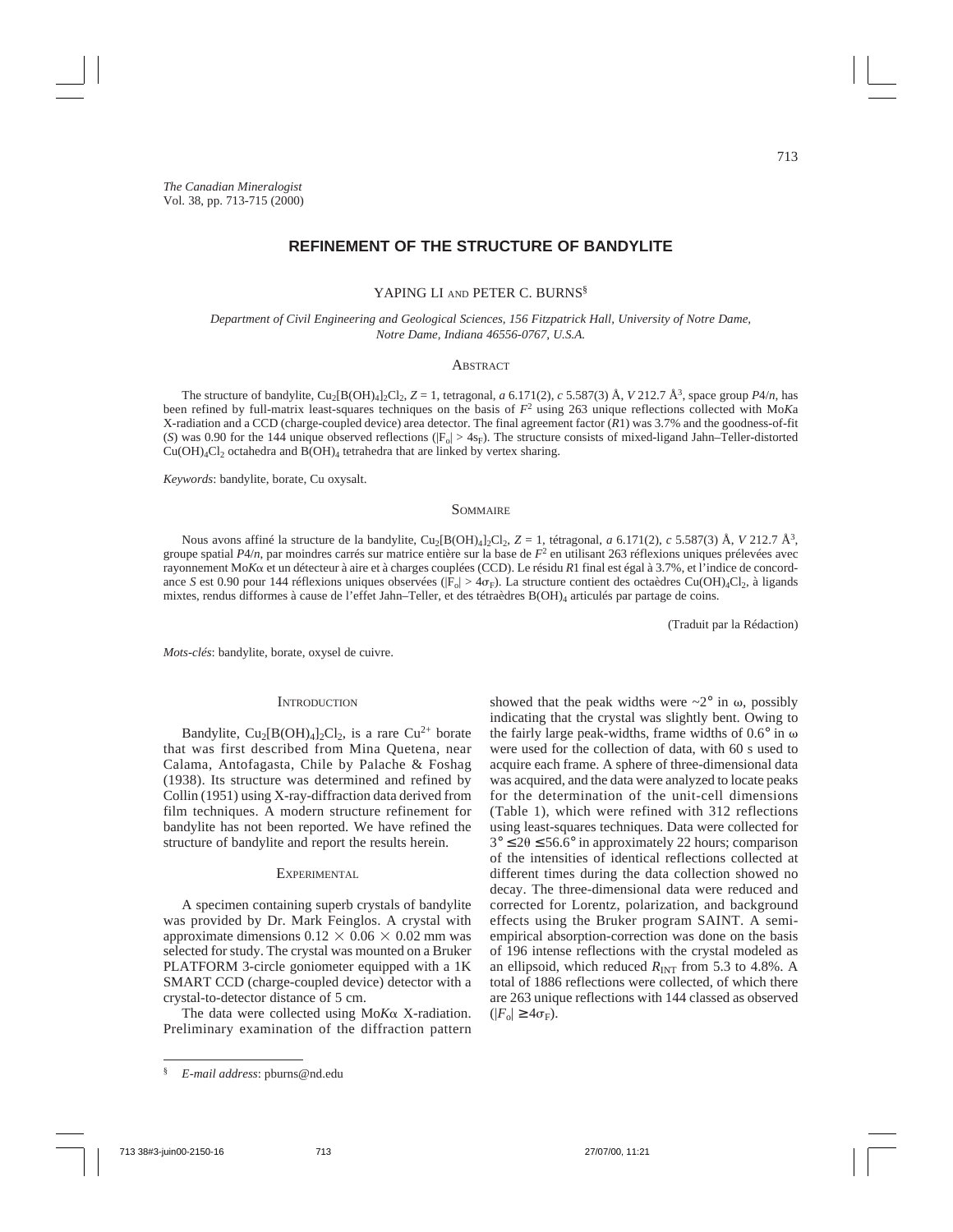TABLE 1 MISCELLANEOUS INFORMATION FOR **DAMINVETTE** 

| .                                                                                          |                               |                                      |                    |  |  |  |  |  |  |
|--------------------------------------------------------------------------------------------|-------------------------------|--------------------------------------|--------------------|--|--|--|--|--|--|
| $a(\AA)$                                                                                   | 6.171(2)<br>Crystal size (mm) |                                      | $0.12 \times 0.06$ |  |  |  |  |  |  |
| $c(\text{\AA})$                                                                            | 5.587(3)                      |                                      | $x\,0.02$          |  |  |  |  |  |  |
| $V(\AA^3)$                                                                                 | 212.7                         | Total ref.                           | 1886               |  |  |  |  |  |  |
| Space group                                                                                | P4/n                          | Unique ref.                          | 263                |  |  |  |  |  |  |
| F(000)                                                                                     | 174                           | Unique $ F_{\alpha}  \geq 4\sigma F$ | 144                |  |  |  |  |  |  |
| $\mu$ (mm <sup>-1</sup> )                                                                  | 5.64                          | Final $R$                            | 3.7                |  |  |  |  |  |  |
| $D_{\rm calc}$                                                                             | 2.776                         | S                                    | 0.90               |  |  |  |  |  |  |
| Unit cell contents: Cu <sub>2</sub> [B(OH) <sub>4</sub> ],Cl,                              |                               |                                      |                    |  |  |  |  |  |  |
| $R1 = \Sigma( \Gamma_n  \cdot  \Gamma_n )/\Sigma \Gamma_n $                                |                               |                                      |                    |  |  |  |  |  |  |
| $S = \left[\sum_{w} (F_n - F_n)^2/(m-n)\right]^n$ , for <i>m</i> observations and <i>n</i> |                               |                                      |                    |  |  |  |  |  |  |
| parameters                                                                                 |                               |                                      |                    |  |  |  |  |  |  |

#### STRUCTURE REFINEMENT

Scattering curves for neutral atoms, together with anomalous dispersion corrections, were taken from *International Tables for X-Ray Crystallography, Vol. IV* (Ibers & Hamilton 1974). The Bruker SHELXTL Version 5 system of programs was used for the refinement of the crystal structure.

Reflection statistics and systematic absences indicated space groups *P*4/*n* and *P*4/*nmm*. Refinement of the structure was conducted in both space groups, proceeding from the structure model given by Collin (1951). In space group *P*4/*nmm*, refinement of a model that included anisotropic-displacement parameters for all atoms converged to an agreement index (*R*1) of 9.0% calculated for the 144 observed reflections ( $|F_o| \ge 4\sigma_F$ ). Inspection of the structure revealed that the  $U_{11}$  displacement parameter for the O atom was unrealistically large, with a value of  $0.19(2)$ . In addition, the  $\langle B-O \rangle$ bond length was found to be 1.44  $\AA$ , which is significantly smaller than normal. Refinement in space group *P*4/*n* resulted in a substantial improvement in *R*1, and it was possible to locate the H atom in difference-Fourier maps. The resulting anisotropic displacement parameters were found to be reasonable, with the <B–O> bond length equal to 1.477 Å, a typical value for borate tetrahedra. The refinement was done on the basis of  $F^2$  using all 263 unique reflections, and included all atomic positional parameters with allowance for anisotropic displacement for all atoms except H, and a weighting scheme of the structure factors. The refinement converged to a final agreement index (*R*1) of 3.6 % calculated for the 144 unique observed reflections (the *R*1

was 9.0% for all 263 unique reflections) and a goodness-of-fit (*S*) of 0.90. An isotropic correction for extinction was tried, but did not lead to an improvement of the refinement. Final atomic parameters are listed in Table 2. Observed and calculated structure-factors are available from the Depository of Unpublished Data, CISTI, National Research Council, Ottawa, Ontario K1A 0S2, Canada.

#### **RESULTS**

The current study confirms the structure of bandylite presented by Collin (1951), although the precision of this refinement is much higher owing to the use of a modern detector of X-rays.

The single symmetrically distinct B atom is tetrahedrally coordinated by OH groups at a distance of  $1.477(4)$  Å. The tetrahedron bond-angles range from 108.5(3) to 109.9(2)°, with a <0-B-O> angle of 109.47°.

The  $Cu^{2+}$  cation is coordinated by four OH groups and two Cl atoms, arranged such that the OH groups are located at the equatorial corners of a  $(4 + 2)$ -distorted octahedron. The Cu–OH bond length is 1.966(3) Å. There are two distinct Cu–Cl bond-lengths, 2.732(4) and 2.854(4) Å. Burns & Hawthorne (1995) observed that this is the most common type of mixed-ligand  $Cu^{2+}\Phi_6$ octahedron  $(\Phi: O, OH, H<sub>2</sub>O)$  and at least one Cl), and that it occurs in 12 mineral structures, including bandylite. Note that the mixed-ligand  $Cu^{2+}\Phi_6$  octahedron is strongly distorted owing to the Jahn–Teller effect. Expected Cu–OH and Cu–Cl bond-lengths in the absence of a distortion are 2.11 and 2.40 Å, respectively, on the basis of sums of ionic radii (Shannon 1976, Whittaker & Muntus 1970). The Jahn–Teller distortion is responsible for a shortening of the equatorial Cu–OH bonds by 0.14 Å, and a lengthening of the apical Cu–Cl bonds by  $\sim 0.4$  Å.

The H atom refined to a position 0.86(5) Å from the O position, and the H bond is accepted by a Cl atom with a H...Cl bond length of 2.39(5) Å and a O–H...Cl bond angle of 153.9°. Each Cl atom is bonded to two  $Cu<sup>2+</sup>$  cations and accepts four H bonds.

Various views of the structure are presented in Figure 1. The structure consists of layers of  $Cu^{2+}\Phi_6$ octahedra and  $BO_4$  tetrahedra that are parallel to  $(001)$ ,

TABLE 2. FINAL ATOMIC PARAMETERS FOR BANDYLITE

|               | x |                                  | $\boldsymbol{z}$              | $^{\ast}U_{\mathsf{eq}}$ | $*U_{11}$ | $U_{22}$ | $U_{33}$          | $U_{12}$ | $U_{\rm B}$ | $U_{23}$  |
|---------------|---|----------------------------------|-------------------------------|--------------------------|-----------|----------|-------------------|----------|-------------|-----------|
| Cu            | 0 | $\frac{1}{2}$                    | $0.6317(4)$ 139(5)            |                          | 86(5)     | 86(5)    | 245(10)           | 0        | 0           | 0         |
| <sub>C1</sub> | 0 | ⅓                                | $0.1427(6)$ 187(7)            |                          | 182(10)   | 182(10)  | 195(19)           | 0        | 0           | 0         |
| в             | 0 | 0                                | ⅓                             | 166(31)                  | 52(39)    | 52(39)   | 396(86)           | 0        | 0           | $\Omega$  |
| 0             |   |                                  | 0.3134(5) 0.5540(5) 0.6543(8) | 122(9)                   | 78(18)    |          | $102(18)$ 186(26) | $-8(14)$ | $-26(19)$   | $-32(19)$ |
| н             |   | $0.155(9)$ $0.150(9)$ $0.753(9)$ |                               | 200                      |           |          |                   |          |             |           |

\*\*  $U_{ij} = U_{ii} A^2 \times 10^4$